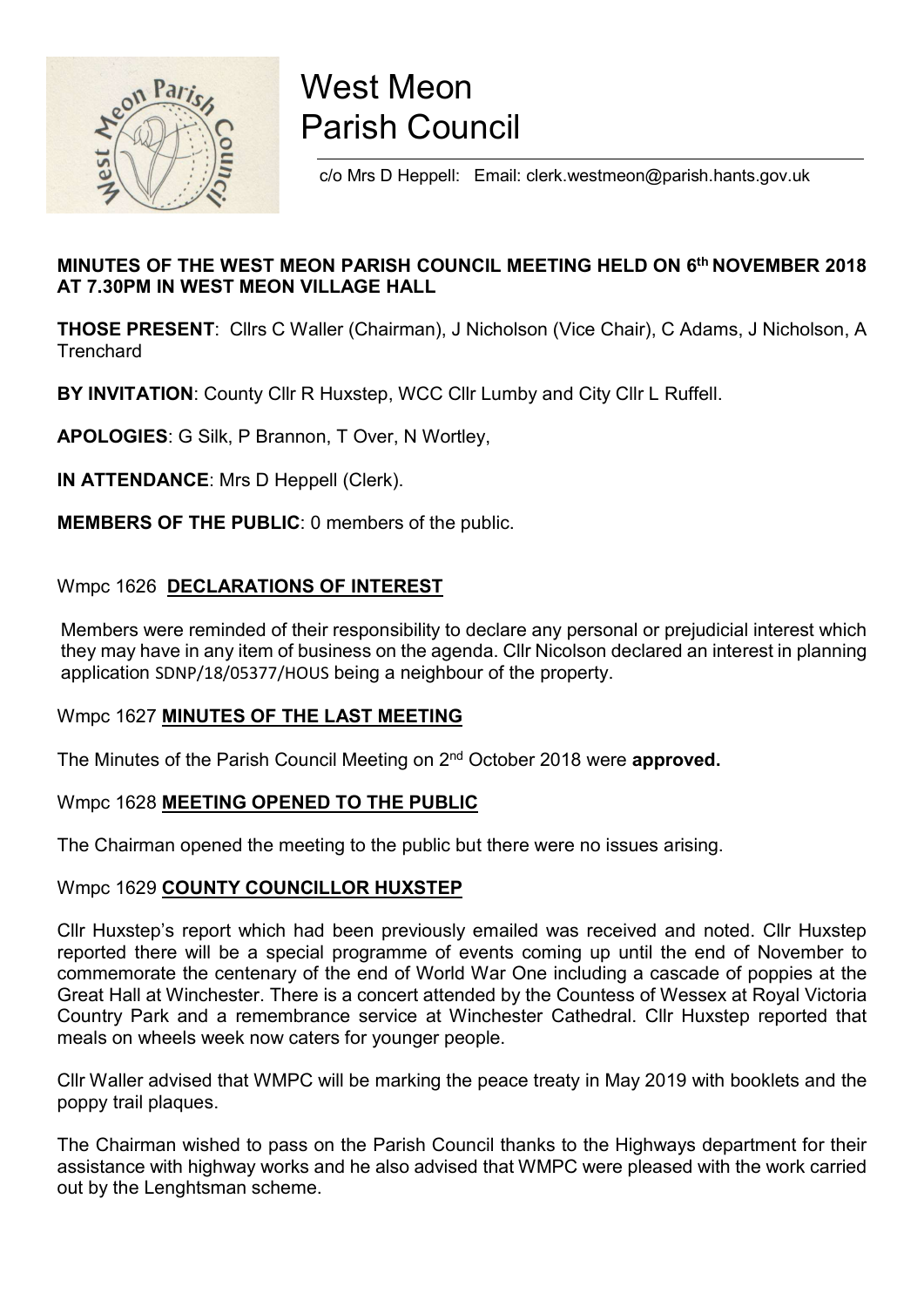# Wmpc 1630 CITY COUNCILLOR RUFFELL

Cllr Ruffell's report which had been previously emailed was received and noted. Cllr Ruffell reported that Winchester City Council had responded to Southampton Airport masterplan which shows an extension to the northern end of the runway by around 170m, resulting in an increase in passenger numbers. Also that planning permission had been granted for a new Winchester l sport and leisure centre. Cllr Ruffell reported that works had commenced on the 13 affordable houses in Knowle.

The Parish Council requested an update from Cllr Ruffell on repairing the road by Heddon View and Cllr Waller agreed he would resend the email giving details. Cllr Trenchard advised that WCC own the land and it is full of potholes.

#### Wmpc 1631 WCC COUNCILLOR LUMBY

Cllr Lumby advised of the review of poling districts in Winchester and that there is one per parish. He also advised that he attended the Communities Against Noise meeting and reported of the need for speed cameras and that there will be a further meeting shortly.

#### Wmpc 1632 CLERK'S REPORT

The Clerk's report had previously been circulated and was noted by the Parish Council advising that:

1. SDNP Planning workshop courses booked for Cllr Trenchard and Cllr Silk on Monday 19<sup>th</sup> November in Meon Hall, Meonstoke at 18.30pm- to 21-30pm. The agenda has been circulated to Councillors.

2. Additional Pension contributions required to Nest from July to November were agreed and Cllr Over to increase the direct debit.

3. Half year audit took place on Tuesday 9<sup>th</sup> October with internal auditors and was agreed. The Half year budget was circulated and **agreed** 

. 4. The Clerk spoke to WCC Conservation Historic Adviser John Willets about the Conservation Milestones and he has requested photos of the milestones and information about where they were found to be sent to conservation@winchester.gov.uk and to pursue this with County Archaeology and the Milestones Society.

5.Playsafe Playgrounds will be visiting the play area and will provide a quote for the wet pour by the table tennis table.

6. Christmas Fair. It was agreed to pay Zurich Insurance an additional premium of £60.00 for insurance of the Christmas Fair. It was agreed that Cllr Nicholson and the Clerk will carry out a risk assessment. It was noted that stallholders need to provide a public liability insurance.

7. The Council's Code of Conduct and Good Practice requires that all Parish Members need to complete a Register of Interests form annually (even if new interests have not arisen) and this applies in both election and non-election years. These are published on the City Council's website. Members that have not returned a completed form to WCC dated before May 2017, should complete the form.

# TO RECEIVE WORKING GROUPS

# Wmpc 1633 PLANNING

i) SDNP/18/05415/FUL and Between Alton Road and Marlands Lane West Meon Hampshire Erection of dwelling house with access onto Marlands Lane.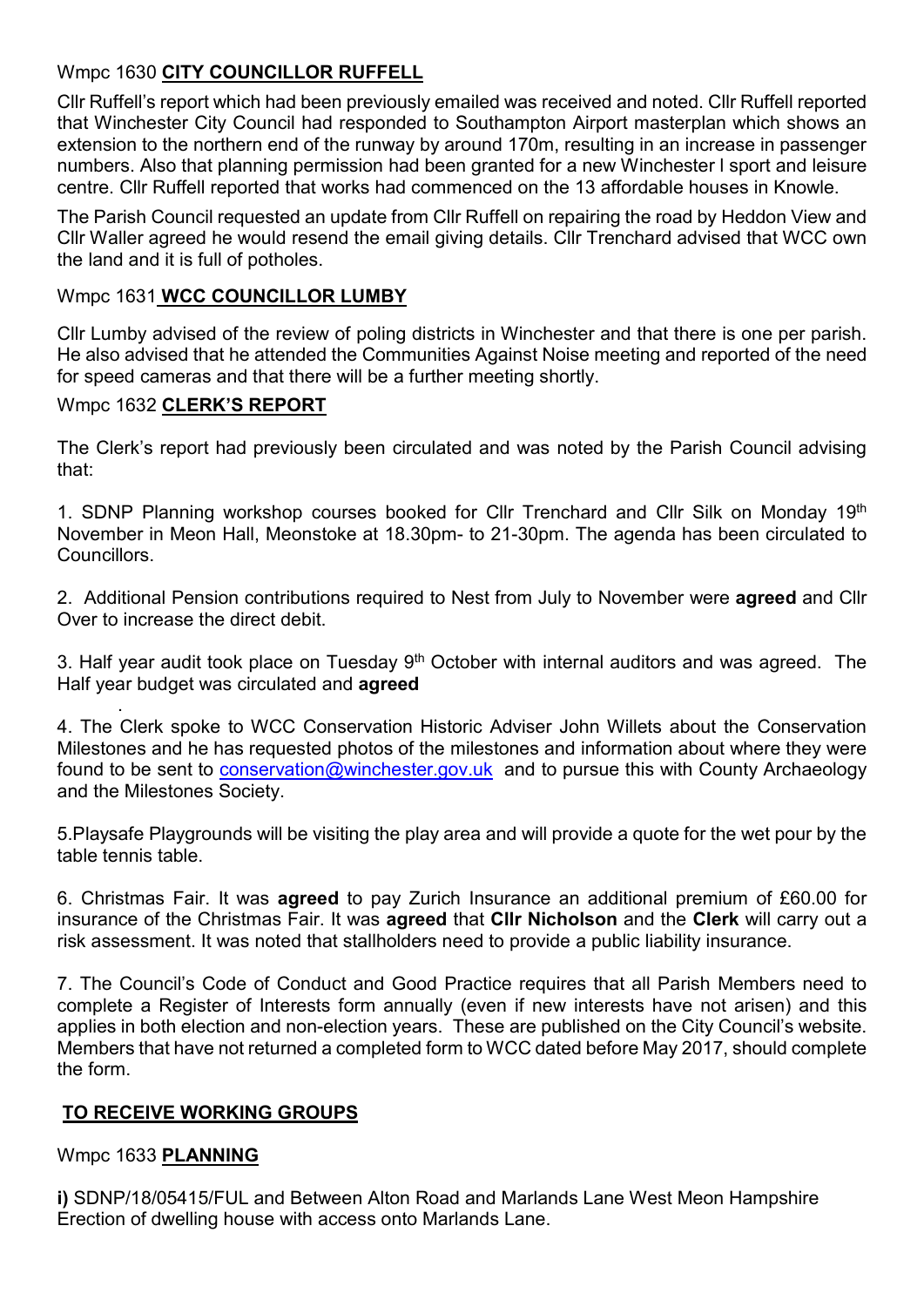It was **agreed** to raise an **OBJECTION** on the grounds of:

a) The site is outside the Settlement Policy Boundary of West Meon and sited in an important position at the gateway to West Meon.

b) The single dwelling proposed is for open market housing - there is an established need for smaller affordable units in West Meon.

e) The proposed visibility splays will require significant re-grading of existing topographical slopes onto Marlands Lane and highway concerns are raised.

ii) SDNP/18/05377/HOUS Peel House High Street West Meon Petersfield Hampshire GU32 1LN Proposed single storey rear extension, oak framed carport with garden storage to side and relocation of sunken oil tank to front garden. It was **agreed** to raise **NO OBJECTIONS.** 

iii) SDNP/18/04696/FUL Brooklyn Lynch Lane West Meon Petersfield Hampshire GU32 1LT Demolition of existing bungalow and erection of 3 one and a half storey cottages. It was **agreed** to raise an **OBJECTION** on the grounds of:

#### a) Overdevelopment of the site

b) Unassessed drainage risk in particular the potential flood risk of the northern part of the site especially house 3 which is located in flood zone 2 and 3 and circa 20 metres from the River Meon. No flood risk strategy has been submitted with the planning application. A flood risk assessment is necessary and comments required by the Environment Agency/Lead Local Flood authority. A drainage and mitigation strategy should be submitted as part of the planning application using Environment Agency data utilising a 40% allowance in data for climate change. It is noted that each property has an individual sewage treatment plant which would be discharging to ground water i.e. potential by increasing localised flooding/water logging.

#### iv) Appeal comments Planning Inspectorate Reference: APP/L1765/W/18/3206790

SDNPA Reference: SDNP/17/06097/FUL Mr and Mrs Nigel RodwellBrentwood Petersfield Road West Meon Petersfield Hampshire GU32 1JS. Demolition of the existing equestrian ménage, stable block and workshop. The removal of a static caravan and 2 x containers. Sub-division of the planning unit to create a new planning unit. Redevelopment to provide the erection of a detached chalet bungalow with integral garage and the creation of a driveway off the existing to include associated landscaping.

It was agreed that West Meon Parish Council continue to raise OBJECTIONS on the following points:

a) Planning Policy objections on the grounds that there is no over-riding justification for a new dwelling in this countryside location. The proposal will adversely harm the rural character and appearance of the area and Public Footpaths 10 and 17.

b) The proposal is contrary to the West Meon Village Design Statement in that the size and design of the building and its materials are inappropriate to its countryside location.

c) Your attention is drawn to the recent refusal of SDNP/16/05787/FUL and the subsequent dismissed appeal ref APP/Y9507/W/17/3183953 Land Between Alton Road and Marlands Lane, West Meon, Hampshire. Erection of 3 dwellings, access and highway works, parking, turning space, landscaping and private amenity space and the reasons for refusal; for unjustified development in the countryside, where the Parish Council supported these reasons for refusal.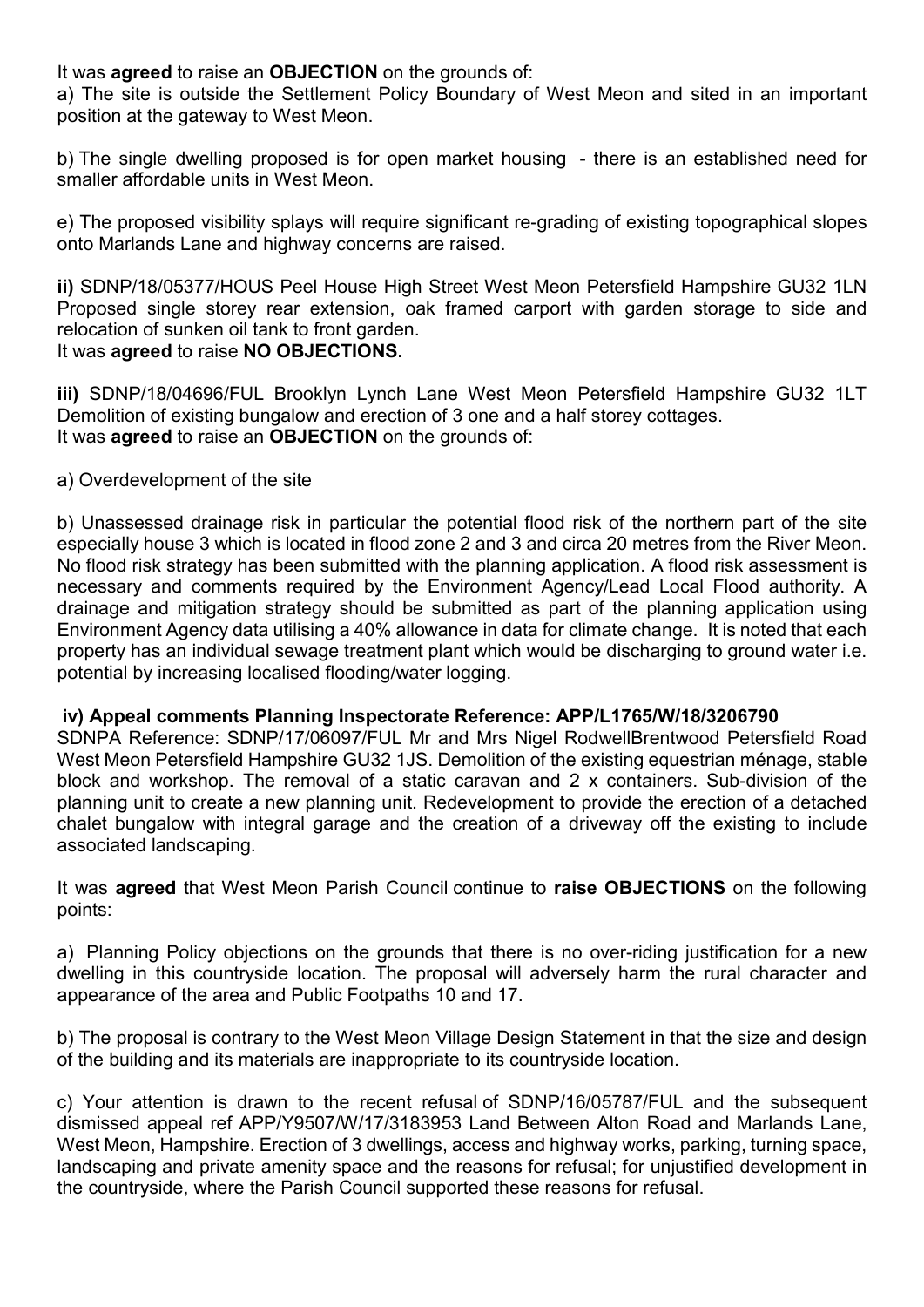v) Village Design Statement update. Cllr Waller advised that there is a backlog at SDNP and comments are awaited.

#### Wmpc 1634 FINANCE AND ADMINISTRATION

Following the half year audit the half year budget was discussed and **agreed**. It was unanimously agreed to update internet banking for Councillors and the Clerk and to add the Clerk as a signatory to the Unity Bank account.

The grant request from the Rifle club of £257.50 was unanimously agreed and would be requested to be matched by the Touchet Trust and with that the provision the rifle belongs to the West Meon community. Further funding maybe available from the Parish Council towards the end of the financial year if all the grant allocation has not been allocated.

The insurance premium with Zurich Insurance for the Christmas Fayre of £60.00 was **agreed.** 

It was **agreed** that the Chairman would proceed with the recreation benches' repairs and mapboard repairs.

#### Schedule of Payments agreed Date 6<sup>th</sup> November 2018

|               | Ch 300477 Mr E Bagshaw                    | £15.00  |
|---------------|-------------------------------------------|---------|
| Ch 300478 HCC |                                           | £425.85 |
|               | Ch 300479 Fair Account Audit              | £380.00 |
|               | Ch 300474 D Heppell salary                |         |
|               | Ch 300475 Expenses Clerk                  | £21.40  |
|               | Ch 300482 Alpha Graphics re issued cheque | £115.20 |

#### Wmpc 1635 COMMUNITY, HOUSING AND RECREATION

The Chairman reported that Parish Council were very pleased with the recent work carried out by the Lengthsman scheme.

Cllr Nicolson reported progress on the Christmas Fayre to be held on 8<sup>th</sup> December in the High Street from 3:30pm to 6:30pm advising that there are a number of stalls signed up and that there will be a road closure. The proceeds raised will be split between the sports club and village shop.

#### Wmpc 1636 ITEMS TO BE CONSIDERED AT THE NEXT MEETING

Christmas Fair, Milestones, Village Design Statement, Telephone Kiosk and Recreation ground dog issues.

#### Wmpc 1637 DATES OF NEXT MEETINGS

Tuesday 4th December 2018, 8<sup>th</sup> January, 5<sup>th</sup> February, 5<sup>th</sup> March 2<sup>nd</sup> April, 7<sup>th</sup> May, 4<sup>th</sup> June, 2<sup>nd</sup> July 2019 all in the Village Hall.

Meeting finished at 8.39 pm

Chairman ……………………….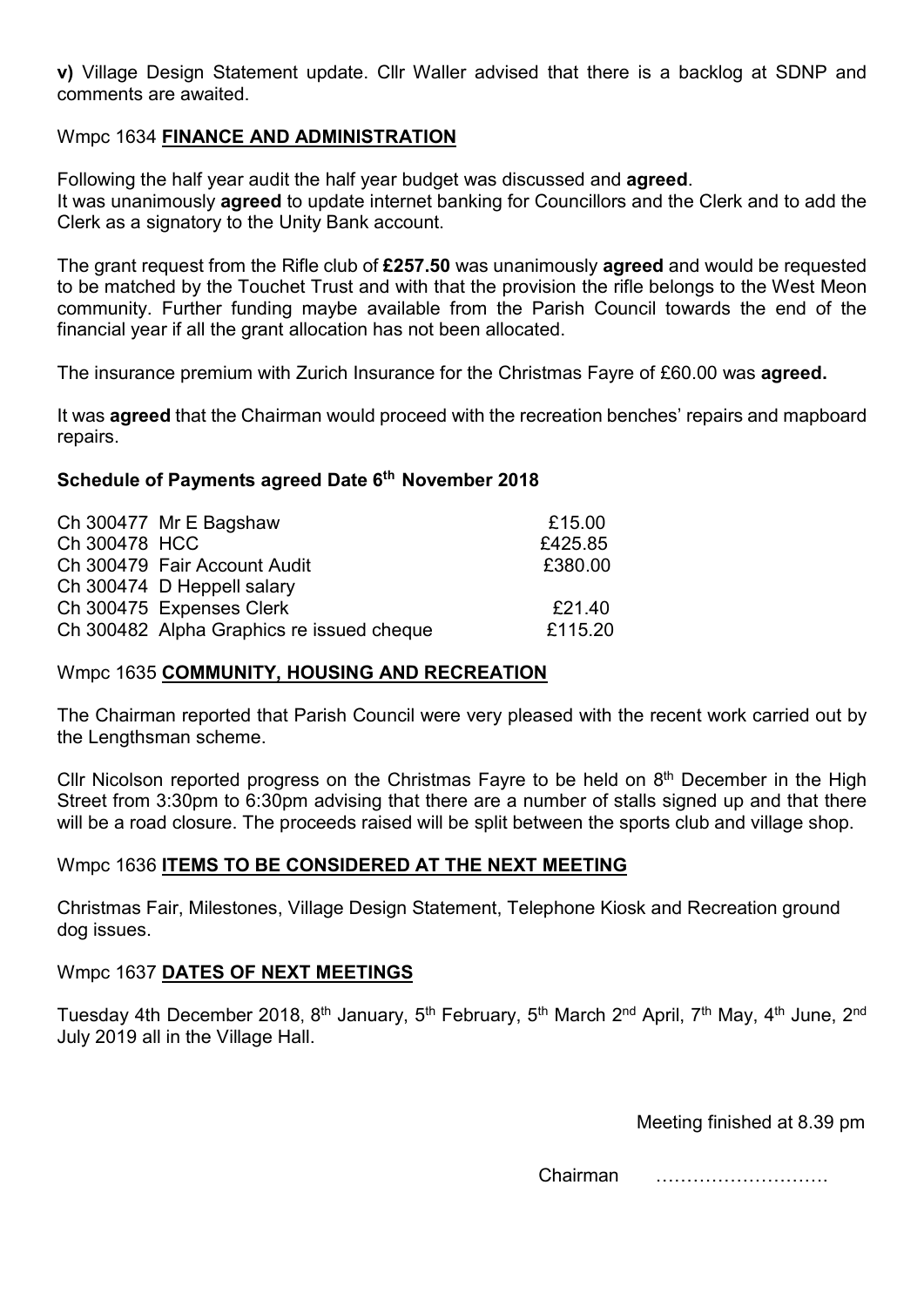#### Appendices Hampshire County Council Divisional Report for West Meon Parish Council

Hampshire County Council marks the Armistice Centenary. There will be a range of county wide public events with a special programme of events up until the end of November to commemorate the centenary of the end of World War One



Leader of Hampshire County Council, Councillor Roy Perry, said: "Every year, towns and villages across the county join others worldwide in falling silent to mark Armistice Day on Remembrance Sunday. This year's events take on a special significance as the 100th anniversary of the ceasefire approaches. "Even 100 years on, we can still feel how Hampshire was changed by the Great War; the tremendous losses during the war, and the years of hardship that followed, all left their mark. It is fitting that we now remember the courage of those who fought in the conflict, their sacrifices, and those of their families, loved ones and communities at home."

The County Council's programme of World War One centenary events includes:

• 6 November - Dearest Mother: A First World War Story - multimedia presentation and readings bringing to life the letters of Winchester's John Baines, a young officer in the Royal Engineers at Hampshire Records Office, Winchester (6pm)

• 9 November - a spectacular projection of cascading poppies on the Great Hall, Winchester (6-10pm) to commemorate the end of World War One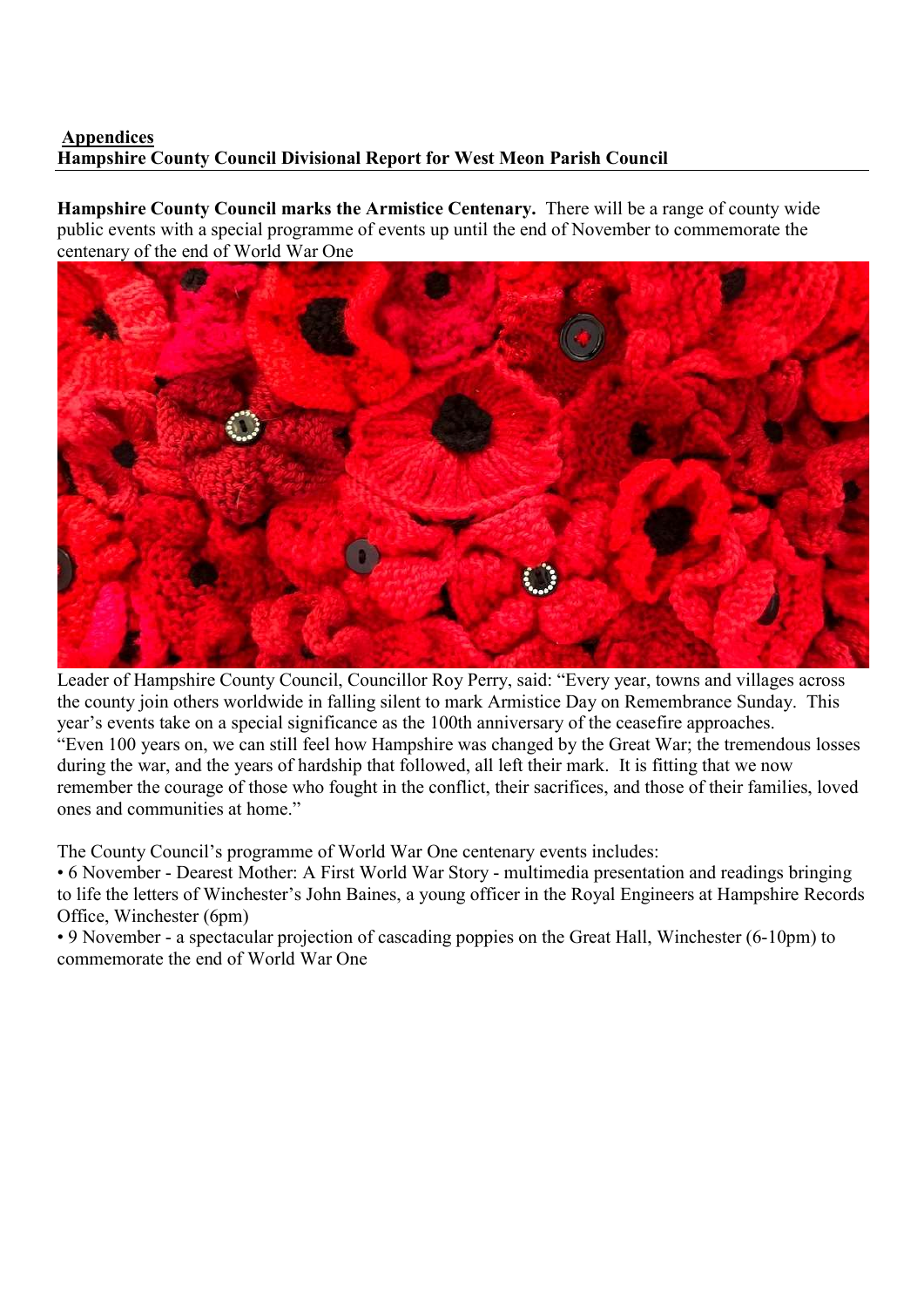

Councillor Elaine Still, the Chairman of Hampshire County Council said: "I hope the sight of poppies flowing down the Great Hall will be a strong visual reminder for residents of the bravery and sacrifice of those who lost their lives during World War One. All at the County Council are extremely proud of our Armed Forces and this act of remembrance demonstrates our continued commitment to those currently serving, our veterans, as well as honouring all those who have fallen in conflict. "This installation will be on throughout Friday evening, and I would like to invite residents and visitors to come along and take a moment to remember those who have lost their lives serving our country."

• 10 November - a concert of 20th century wartime and swing tunes at the Royal Victoria Country Park Chapel, Netley, (formerly the Royal Military Hospital), (3pm and 7pm) featuring young musicians and singers from the Hampshire Music Service

• 12 November - a royal visit by the Countess of Wessex to Royal Victoria Country Park, Netley, to officially open the restored Chapel

• 17 November - a Peace and Reconciliation Concert at Romsey Abbey, featuring the Hampshire County Youth Orchestra accompanying a choir of young people from Giessen, Germany

• October/November – a programme of exhibitions and talks in local libraries and discovery centres, including displays of handmade poppies and 'Tommy silhouettes' which depict the shadows of soldiers left absent in the wake of the war

• A 100-word writing competition for children and adults on a WW1 theme, winning entries to be published in a booklet.

In addition, Councillor Perry, as Leader of the County Council, along with other County Council representatives, will be attending the special Service of Remembrance at Winchester Cathedral on Sunday, 11 November at 10am, and the Royal British Legion's Festival of Remembrance at the Mayflower Theatre, Southampton, that evening.

View the full programme of events and other commemoration information https://www.hants.gov.uk/firstworldwar

Hampshire County Council fully supports the Silent Soldier movement to commemorate the centenary of the end of the First World War. We would ask parish councils and communities wishing to install a silent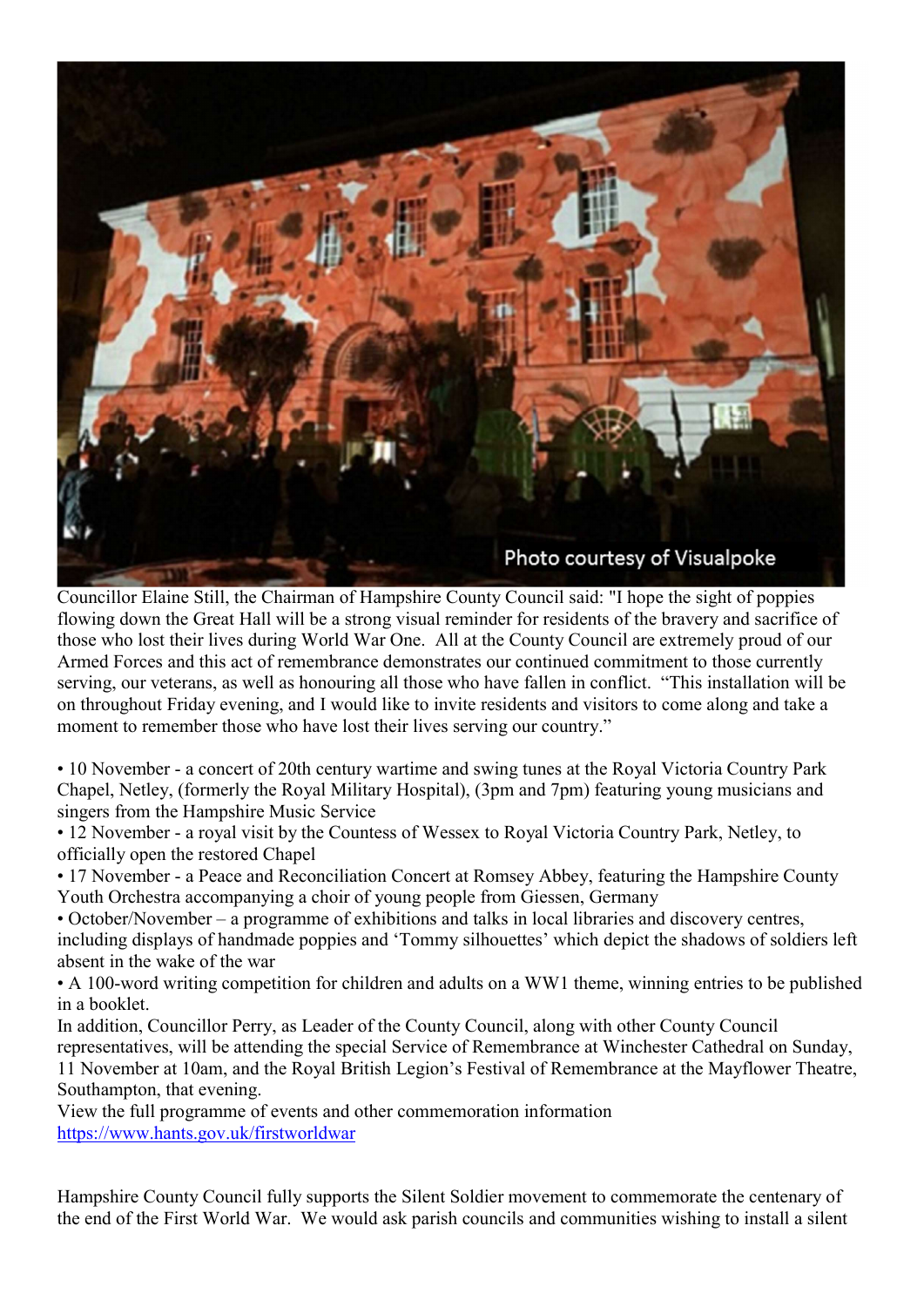soldier on the public highway to contact Hampshire Highways direct on 0300 555 1388 in order to ensure that the chosen location is safe; in the circumstances we will not be charging a fee for licensing these memorials.

It's Meals on Wheels Week 5-9 November – find out more about the Hampshire service – now available to younger adults. Hampshire County Council has started a new Meals on Wheels Service, offering hot meals to adults aged 18+ who have difficulty preparing food, and managing and maintaining nutrition Delivered by Meals on Wheels provider 'apetito', the service is now available to young and older adults, including those who have dementia, a learning disability, a mental health issue, a history of substance misuse, or a physical disability. "In addition to the meals' nutritional value, which is so important to good physical and mental health, the Meals on Wheels visit is sometimes the only social interaction a person may have all day – in this way, the service also plays a valuable role in helping to prevent social isolation." The County Council's Meals on Wheels service delivers a two-course hot lunchtime meal, with the additional option of afternoon tea. Meals on Wheels drivers are trained to carry out a wellbeing check in addition to the delivery of the meal. This ensures that wellbeing and safety concerns are identified, and action taken in a timely way. Drivers report concerns to the relevant Hampshire County Council team or call for emergency services where necessary.

The current cost is £4.67 for a daily two course meal and £3.25 for afternoon tea.

Those who receive the Meals on Wheels service have been assessed as having a need for support to manage and maintain nutrition.

Further information is available at

https://www.hants.gov.uk/socialcareandhealth/adultsocialcare/olderpeople/mealsonwheels

# Cllr Roger Huxstep

#### Member for Meon Valley Division 6th November 2018

# November Report

#### Winchester City Council responds to Southampton Airport masterplan

The airport is aiming to more than double its passenger numbers over the next decade and to do this, it is planning to extend the northern end of the runway by around 170m, which will potentially enable larger aircraft to take off and travel to a wider variety of European destinations.

The council supports in principle the growth of the airport and its value to the local economy, however it does want to see the infrastructure provided to accommodate the airport's growth.

This would take into the account the potential impact on air quality and details of measures put in place to address the airport's carbon footprint. The council has also asked for more detailed information to be made available to show that the district's residents would not be affected by noisy aircraft.

 The council would like to see additional details about the resulting noise impacts from the development and proposed noise mitigation in order to be satisfied that Winchester residents are not adversely affected.

#### Planning recommended for approval for new Sport & Leisure Centre

Winchester City Council's desire to provide a first-class, high-quality, affordable Sport & Leisure Centre to encourage people in the district to embrace an active, healthy lifestyle, has taken a major step forward after the Planning Committee recommended approval for the scheme at a Planning Committee meeting on Wednesday 31<sup>st</sup> October.

The Sport & Leisure Centre will comprise a modern, well-designed, fully accessible building set in a park setting that will enable the district's communities to engage in a wide range of indoor and outdoor sporting and leisure activities.

Within the Centre, there will be a wide range of new facilities such as a 50m swimming pool, as well as a teaching pool and splash area for beginners. It will also include a multi-use sports hall, a climbing wall, various studios, squash courts as well as a hydrotherapy suite with a pool that can be used to treat people with a wide range of disabilities and injuries.

Ensuring that the Centre is as sustainable as possible is central to the project. The council is aiming for an excellent BREEAM rating which very few leisure centres across the country have achieved. It will have a range of features including air source heat pumps, solar panels and a combined heat and power system.